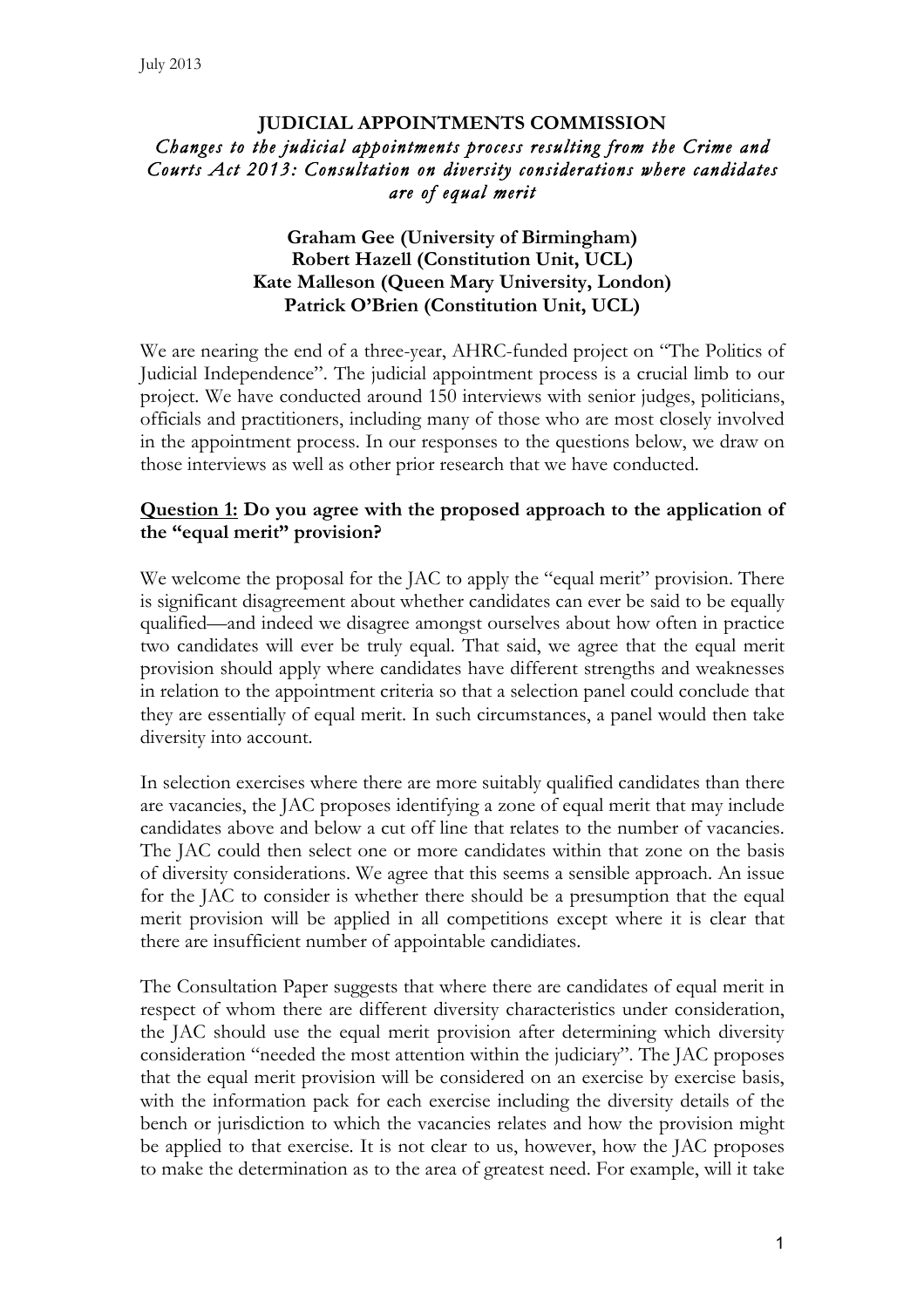into account only the current composition of the court or tribunal to which the vacancy relates? Or will it take into account the composition of the judiciary as a whole? It is also not clear whether the JAC intends liaising with other stakeholders when making this determination. Does the JAC anticipate that, prior to issuing a vacancy request, the Lord Chancellor's consultation with either the Lord Chief Justice or Senior President of Tribunals will include discussion of the area of greatest need?

It is important that the JAC maintain and make publicly available data on the use of the equal merit provision, including: (a) the number of occasions the provision is used; (b) the level of appointment at which the provision is used; (c) the stage in the process (e.g. shortlisting and/or the final selection decision); and (d) whether it is used where the Lord Chancellor, Lord Chief Justice and Senior President of Tribunals have rejected or asked for reconsideration of the JAC's selection. This data should be published on the JAC's website and in its annual report.

# **Question 2: Should the equal merit provision be used more than once in the selection process, perhaps at the shortlisting and final selection stages?**

Yes. The premise of the equal merit provision is that there may be candidates who exhibit different strengths and weaknesses in relation to the appointment criteria such that a panel concludes that they are of equal merit. This premise is equally relevant to the two main decision points in the selection process: i.e. shortlisting and the final selection decision. The provision should thus apply at both stages. However, we do not think that it applies to the intermediate "panel assessment" stage.

Selection panels (normally consisting of a lay panel chair, a judicial member and an independent member) prepare shortlists of candidates. Some of our interviewees expressed concern about the quality of the selection panels. We understand that in response to these sorts of concerns the JAC has expended resources on ensuring that the latest cadre of panel members are appropriately trained. If the equal merit provision is to be applied at shortlisting, it is important that the training of panel members covers its intended use in detail.

# **Question 3: To which groups should the Commission apply the equal merit provision?**

We recognize there are practical difficulties relating to the availability of reliable data for certain protected groups. However, the JAC should be more proactive in widening the number of protected groups to whom the provision can apply. This means collecting reliable data on groups other than gender and race. We recognize that data collection on personal issues is problematic—but this is a problem with which many organizations, both in the public and private sectors, are grappling in order to implement important equality and diversity provisions such as s159. The JAC needs to devote more time and resources to being pioneers on such matters, rather than reacting to developments elsewhere. A more proactive and pioneering